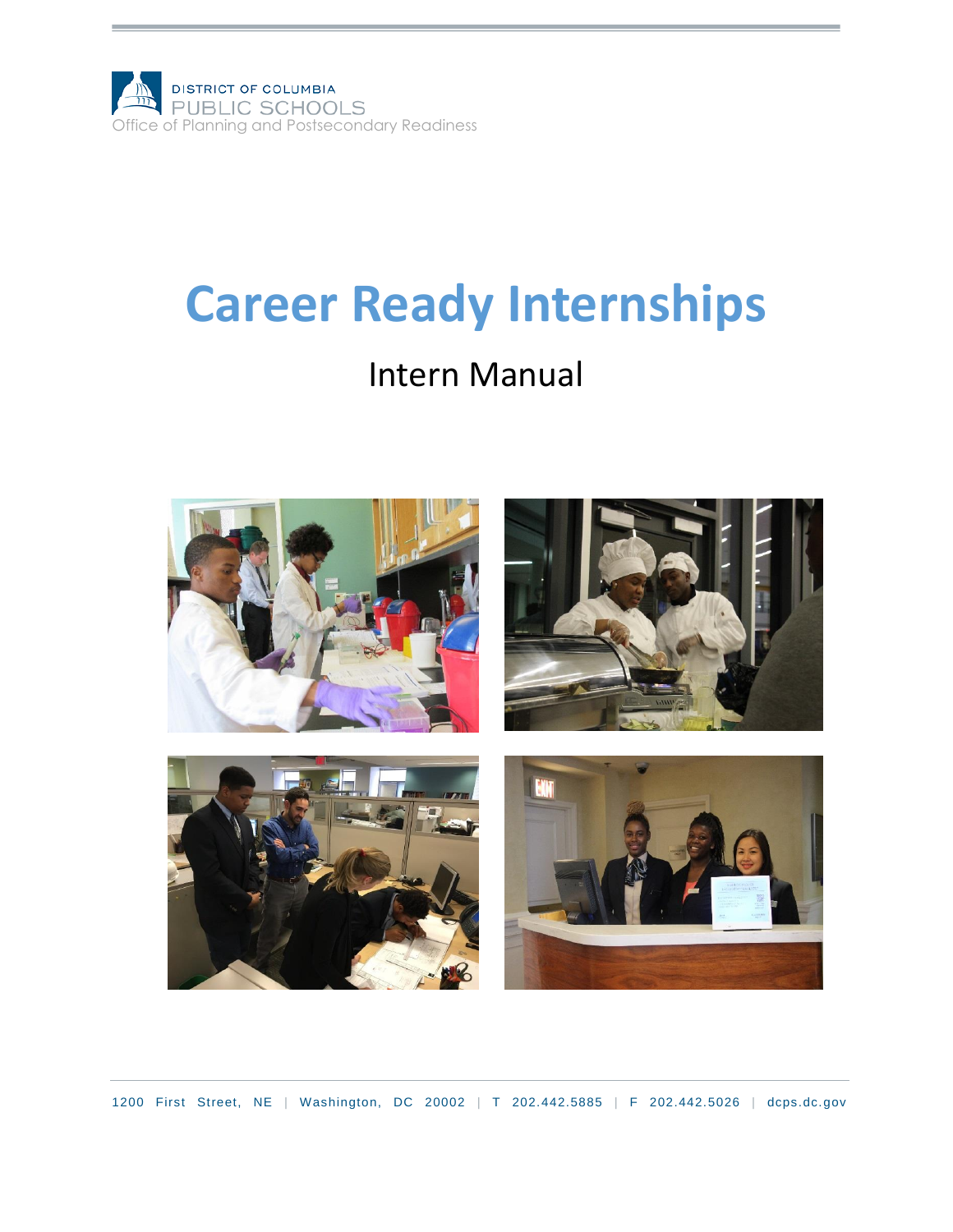

# **Table of Contents**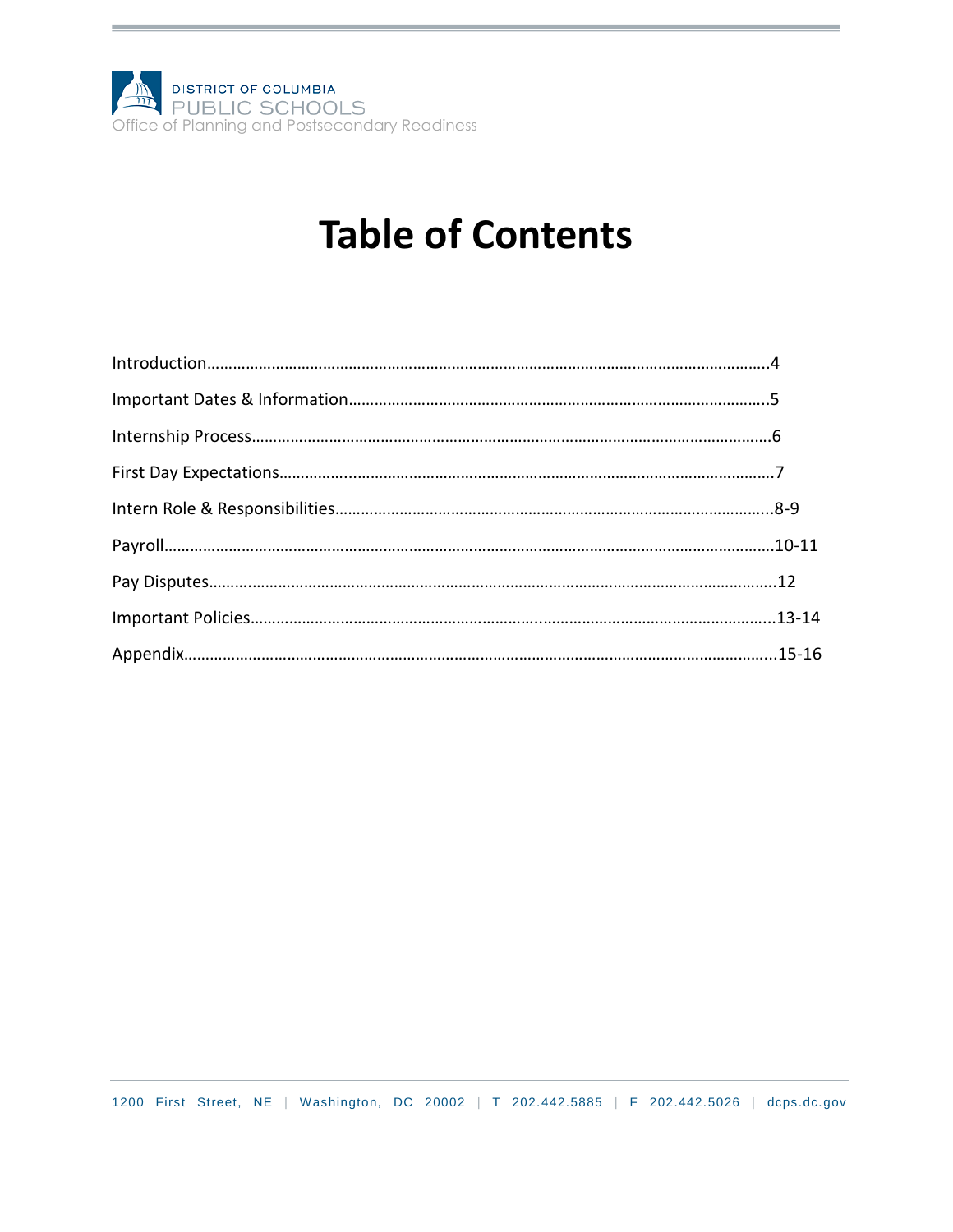

### **Introduction**

On behalf of the District of Columbia Public Schools' Office of College & Career, congratulations and welcome to the 2016 DCPS Career Ready Internship initiative! You have demonstrated a commitment to excellence and a desire to further your development as an emerging young professional. During the summer, hundreds of DCPS students will engage in meaningful, career specific, paid internship experiences. Your participation in a Career Ready Internship will provide you with high level, real world exposure to your identified career interests.

The DCPS Career Ready Internship initiative is a work readiness and internship program that provides highly qualified DCPS students the opportunity to interview for paid internships with leading industry employers in their career field of interest. These internships are designed to expose students to the world of competitive employment and help guide students through the career exploration process. Each Career Ready Intern receives employability skills training prior to interviewing for an internship opportunity. Our intern preparation utilizes the Tenacity – Employability Skills Curriculum, which centers on the development of three character strengths: poise, initiative and tenacity. The objective is to train students to adopt and apply these three character strengths to their own working habits. The goal of the training, and ultimately the internship experience, is not only to provide students with the hard & soft skills necessary for success but to also promote a continuing culture of excellence.

This is an exciting opportunity and we hope that you take advantage of everything that the Career Ready internship Initiative will offer to you!

This manual will serve as your guide to a successful summer as a Career Ready Intern. We look forward to working with you!

Sincerely,

Raymond Hutchison Manager, Industry Partnership Programs Office of College and Career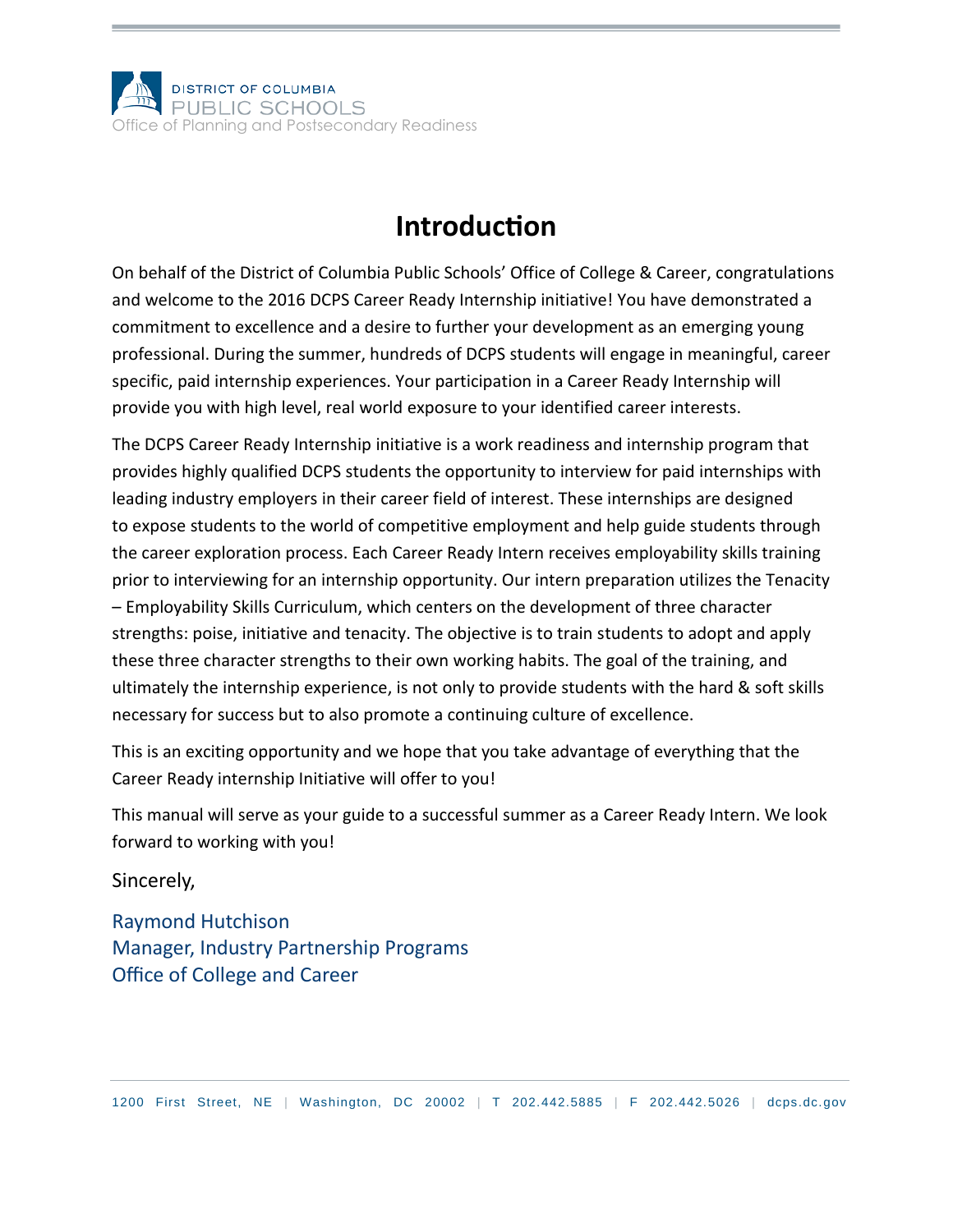

### **Important Dates & Information**

**4/22/2016** – Intern application due **4/25/2016 – 5/20/2016** - Student Interviews at participating schools **5/20/2016** – Student selection and industry pairings take place **5/20/2016 – 6/19/2016** - Employer/Student pairing notifications **06/08/2016** – Intern orientation **06/27/2016**– Interns' first day of work **07/04/2016**– Fourth of July Holiday– No work **08/05/2016**– Interns' last day of work

#### **DCPS Office of College & Career Contact Information:**

**Raymond Hutchison**- Manager, Industry Partnership Programs 202.577.6892 Raymond.Hutchison@dc.gov

**Najmah Ahmad**– Coordinator, Industry Partnership Programs 202.576.7964 Najmah.Ahmad@dc.gov

**Website:** [dcpsinternships.org](http://dcpsinternships.org/)

**Address: DCPS Central Office** 1200 First St NE, floor 12 Washington, DC 20002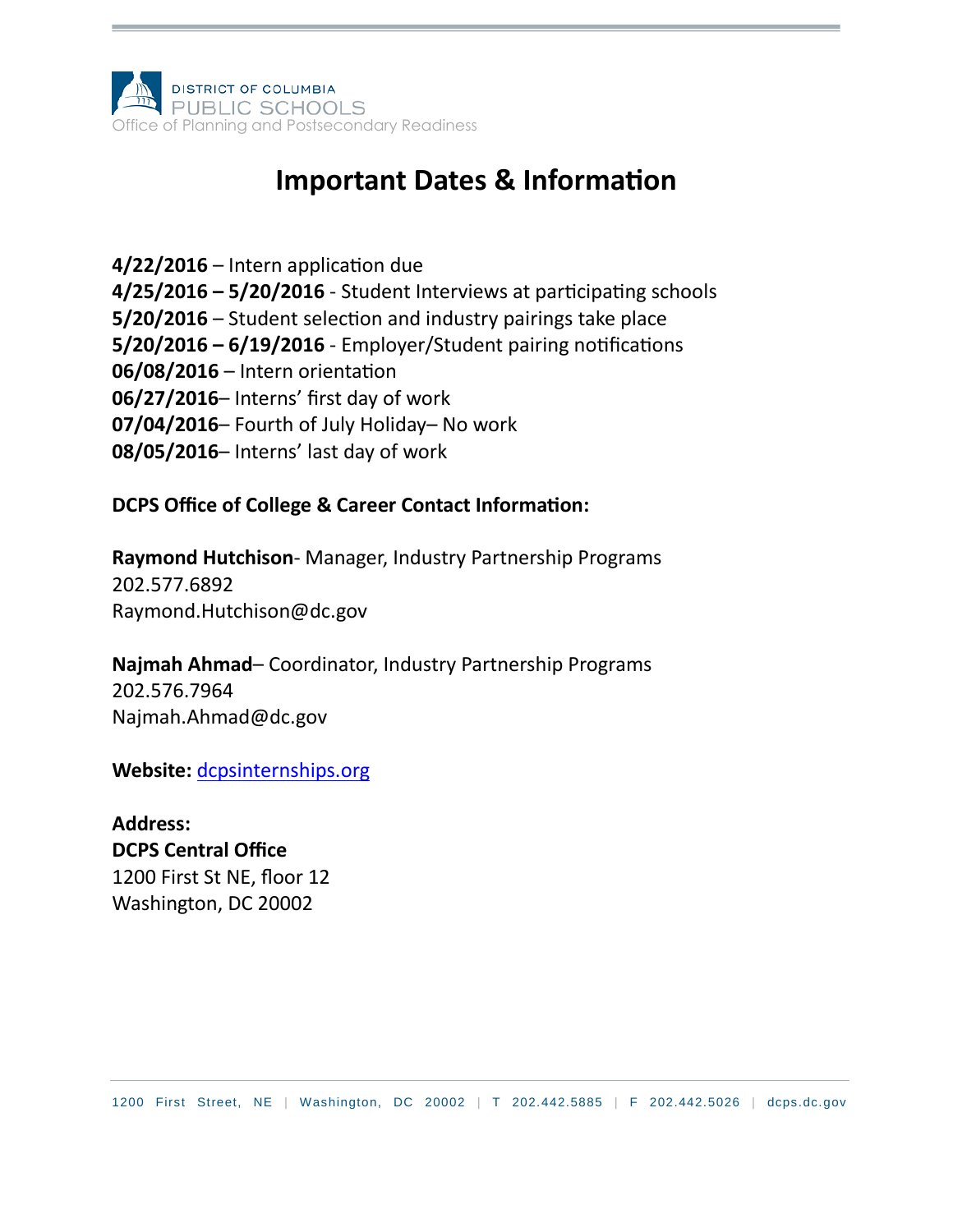

### **Intern Selection Process and Requirements**

#### **Application process**

Interns will participate in a DCPS led intern orientation. After registering with SYEP and completing employability skills training at their schools, prospective interns will submit an application to DCPS through [http://dcpsaspire.wpengine.com/for](http://dcpsaspire.wpengine.com/for-interns/signup-forms/)[interns/signup-forms/](http://dcpsaspire.wpengine.com/for-interns/signup-forms/)

#### **Interview and selection criteria**

All applicants must participate in an interview at their school. Interns will be selected based upon completion of employability skills classes, a readiness evaluation from school staff, and interview performance.

#### **Internship experience**

Students selected to participate in the Career Ready Internship initiative will be placed at internship sites based on their career interests. Interns participate in paid work based learning opportunities through the DCPS/ SYEP partnership. Interns will work no more than 25hrs/ week. Interns will complete projects/ assignments while receiving career specific guidance and support.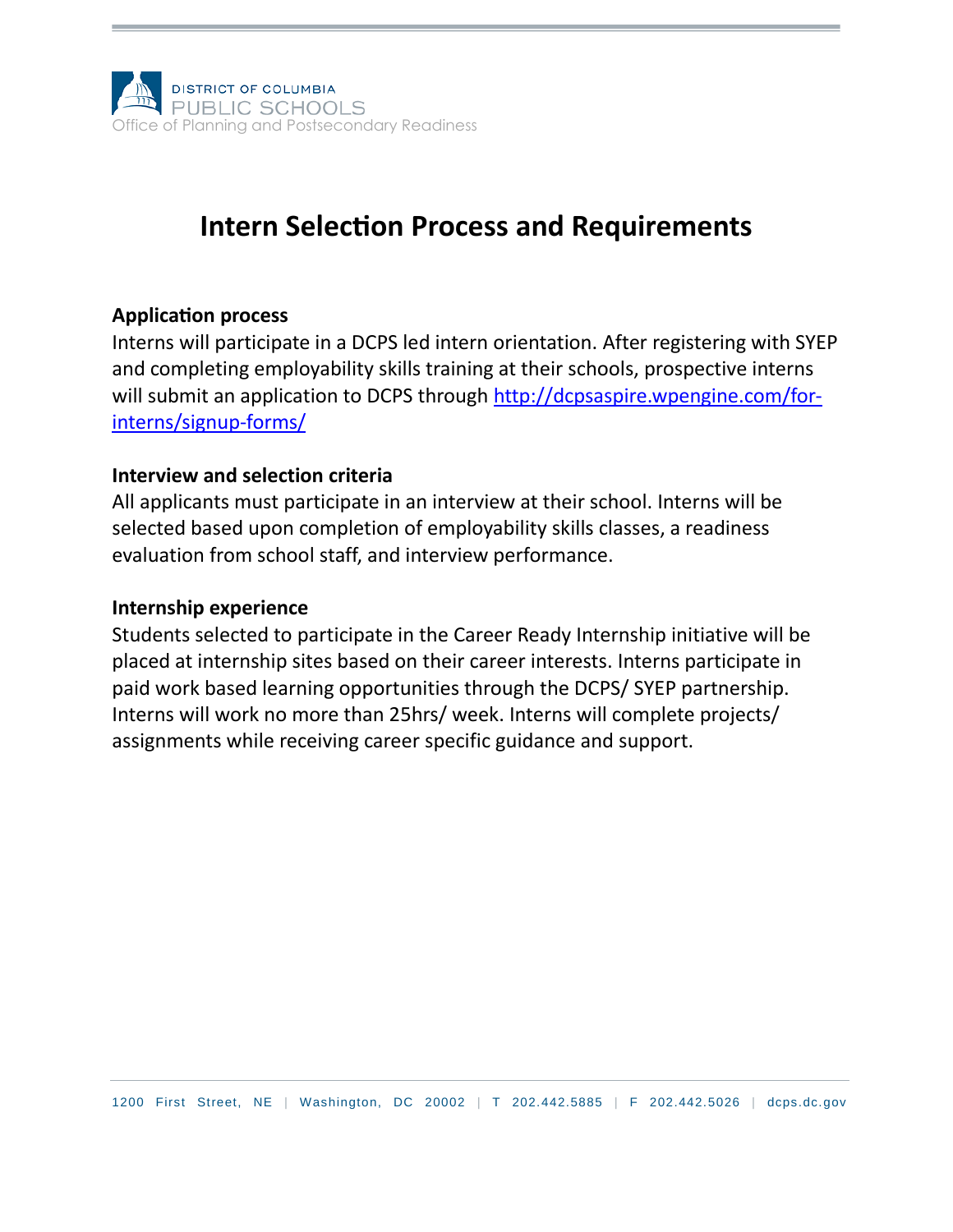

# **What to Expect on the First Day of Work**

Report to your worksite at the time designated on your official job assignment letter. Some employers may reach out to you with special instructions for your first day. Be sure to practice going to your job site a few days in advance so that you know exactly where you are going.

DO NOT report to a worksite different from the one to which you were assigned. If you report to the wrong worksite, you risk not being paid this summer.

Once you arrive, check in with your Supervisor and show your photo ID or a copy of your official job assignment letter. Once you've been verified by your Supervisor, sign in on the timesheet for the day. Be sure to sign out when you leave as well.

**Orientation on Your First Day** Your Supervisor will conduct an orientation to provide you with:

- Rules and regulations of the worksite;
- Time and length of lunch breaks and local places to get lunch;
- Names and contact information of who to notify if you are running late or going to be absent;
- Safety procedures and steps to take in case of accidents;
- Appropriate attire for the work place; and
- A clear explanation of your duties and responsibilities.

**REMEMBER:** You must sign in and sign out on your timesheet each day you work in order to be paid! You also must submit your timesheet every other week to your DCPS school contact via email.

**Dressing for the Job-** There is appropriate dress for all different kinds of work environments. Regardless of where you work, you should always DRESS FOR SUCCESS. Some attire is NOT appropriate for any work environment. Avoid clothing that is too shiny, too baggy, too tight, too revealing, or too flashy.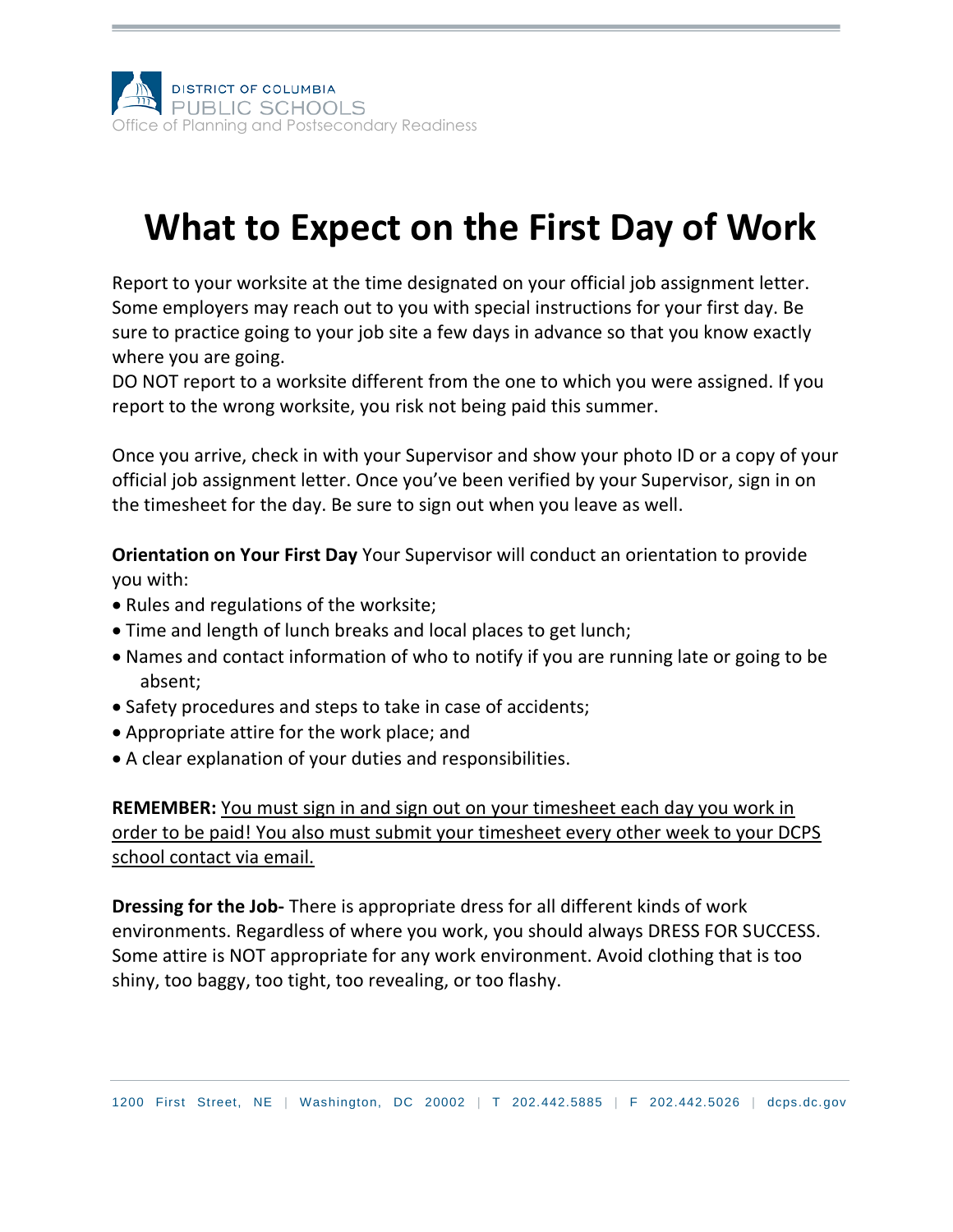

## **Intern Role & Responsibilities**

- I. **Be Open:** Your Host Employer will serve as a professional role model while guiding you in the exploration of specific career goals. It is important that interns are open to learning and experiencing new and sometimes challenging things.
- II. **Be Dedicated:** Interns will be provided with substantive projects and assignments with clear outcomes and timelines. Interns will be held accountable by their supervisors to meet deadlines and produce quality work. Employers will have an open line of communication with their intern and provide constant feedback (including praise, encouragement and constructive criticism). Interns should always demonstrate a consistent, high quality of work.
- III. **Be Present:** Interns will be a part of the organization as a team member and participate fully in the office culture. Interns will meet staff members, participate in meetings and ask questions. Interns will always present themselves in a professional manner.
- IV. **Be Accountable:** Host employers will communicate any and all issues or problems to DCPS staff. This includes but is not limited to: chronic tardiness or absence, poor attitude/ work ethic, inappropriate attire etc. The goal of the Career Ready Internships is for all parties involved to have a positive experience. DCPS staff will work diligently to support Host employers and interns in this process.
- V. **Be Supported:** Interns should never be afraid to ask for help. Whether you need additional instructions on a specific task or you are having challenges at your site, you can always reach out to your supervisor and/or DCPS liaison for assistance.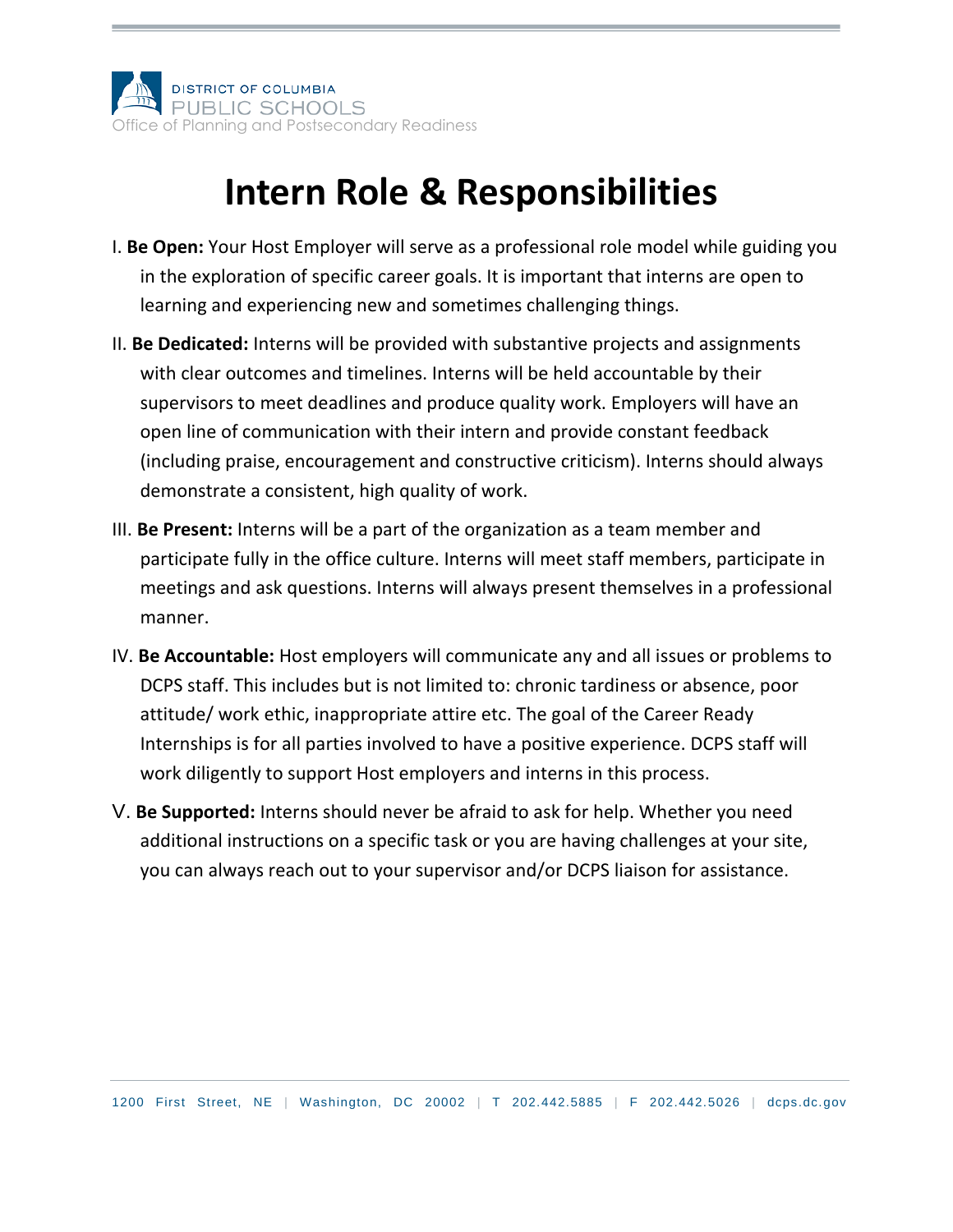

### **Intern Role & Responsibilities**

#### **Communication in the Workplace**

Appropriate communication in the workplace is critical. You can say a lot with your words, and your behavior speaks volumes as well.

#### **Verbal Communication --- Watch what you say!**

- Do not use profanity, offensive language, or slang while on the job.
- Be polite, courteous, and respectful at all times to everyone you interact with (your colleagues, your Supervisor, your customers, etc.).
- Speak clearly and loud enough that the person you are addressing can hear you, but low enough that you are not disturbing others around you.
- When answering the telephone, be professional and friendly.

### **Non-Verbal Communication --- Watch what you do!**

- Stand/sit up straight (slouching, leaning back in your chair, or folding your arms will make you appear uninterested).
- Do not fall asleep while on the job; if you need more work to do, ask your Supervisor.
- Do not wear headphones or listen to music while on the job.
- Avoid excessive cell phone use (texting, phone calls, Internet, etc.).
- Make eye contact and don't walk away when someone is speaking with you.

#### **Time and Attendance**

You are expected to report to work on time each day. In the event that you will be late or absent, you must call your onsite Supervisor before the start of the work day or as soon as possible. Your pay is based on you signing in and out each day. You will ONLY be paid for the hours that you actually worked. Be sure to sign your timesheet at the end of each week and confirm your hours with your Supervisor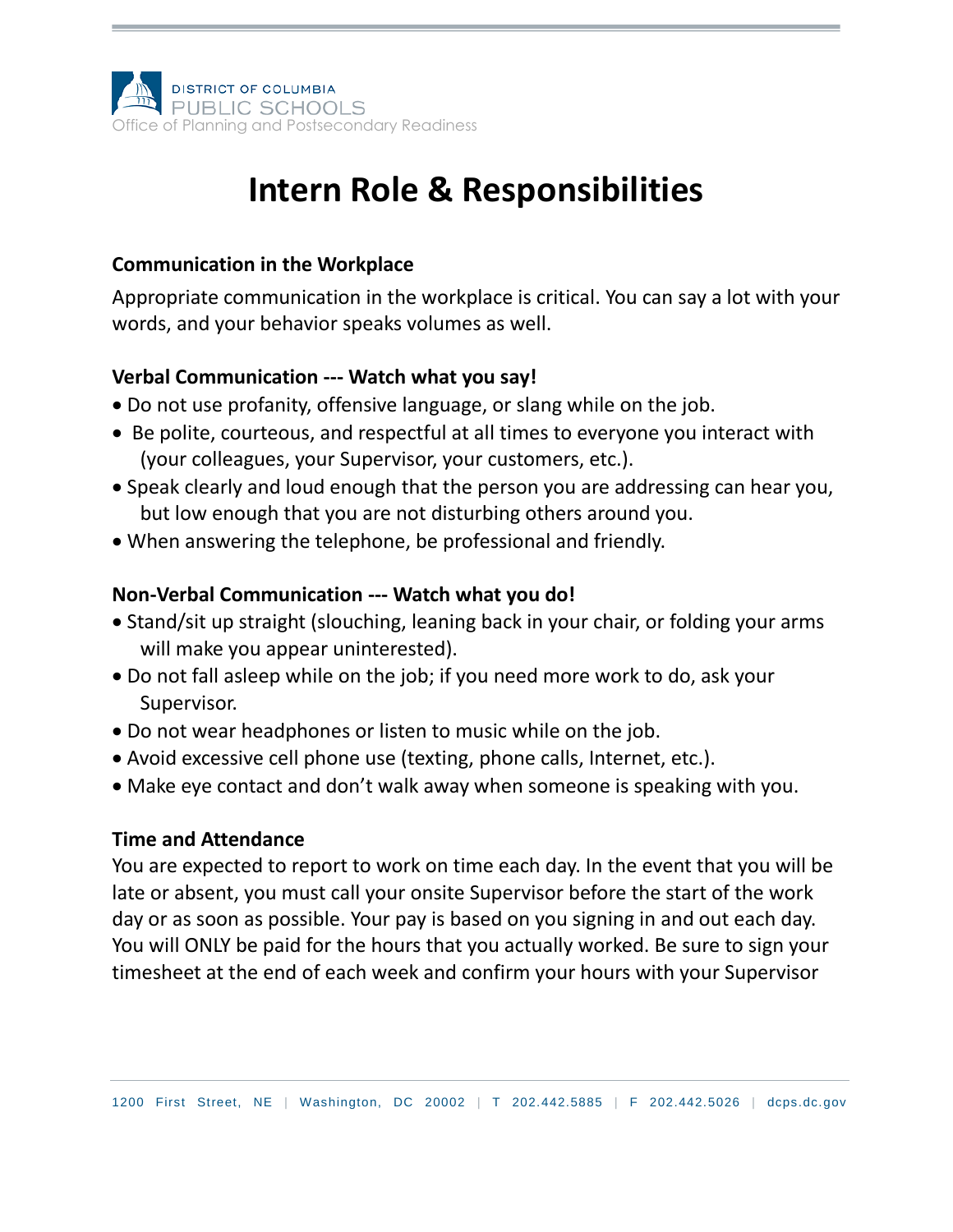

to avoid any pay disputes. Your timesheet will be used to resolve pay disputes. **Your timesheet is due, signed by you and your supervisor, EVERY FRIDAY to your identified DCPS staff liaison.** 

Never leave work without permission from your Supervisor. This will result in loss of pay and could result in termination. In the event that you forget to record your time or sign your timesheet, please notify your Supervisor immediately.

If for any reason you must be away from the worksite for any period of time, you must inform your Worksite Supervisor as soon as possible. Failure to do so may be grounds for termination.

- Each intern is required to give advanced notice of his/her intent to be absent from work, regardless of the reason. If this cannot be done in person, the participant should telephone the Host Employer as soon as he/she knows that he/she will be unable to report to work.
- The Host Employer must notify their DCPS liaison about the youth worker's absenteeism when:
	- o The absence is unexcused. ANY unexcused absence should be reported to the DCPS liaison
	- $\circ$  The intern communicates more than one consecutive excused absences
- Intern is allowed no more than (2) unexcused absences
- Intern is allowed no more than (3) excused absences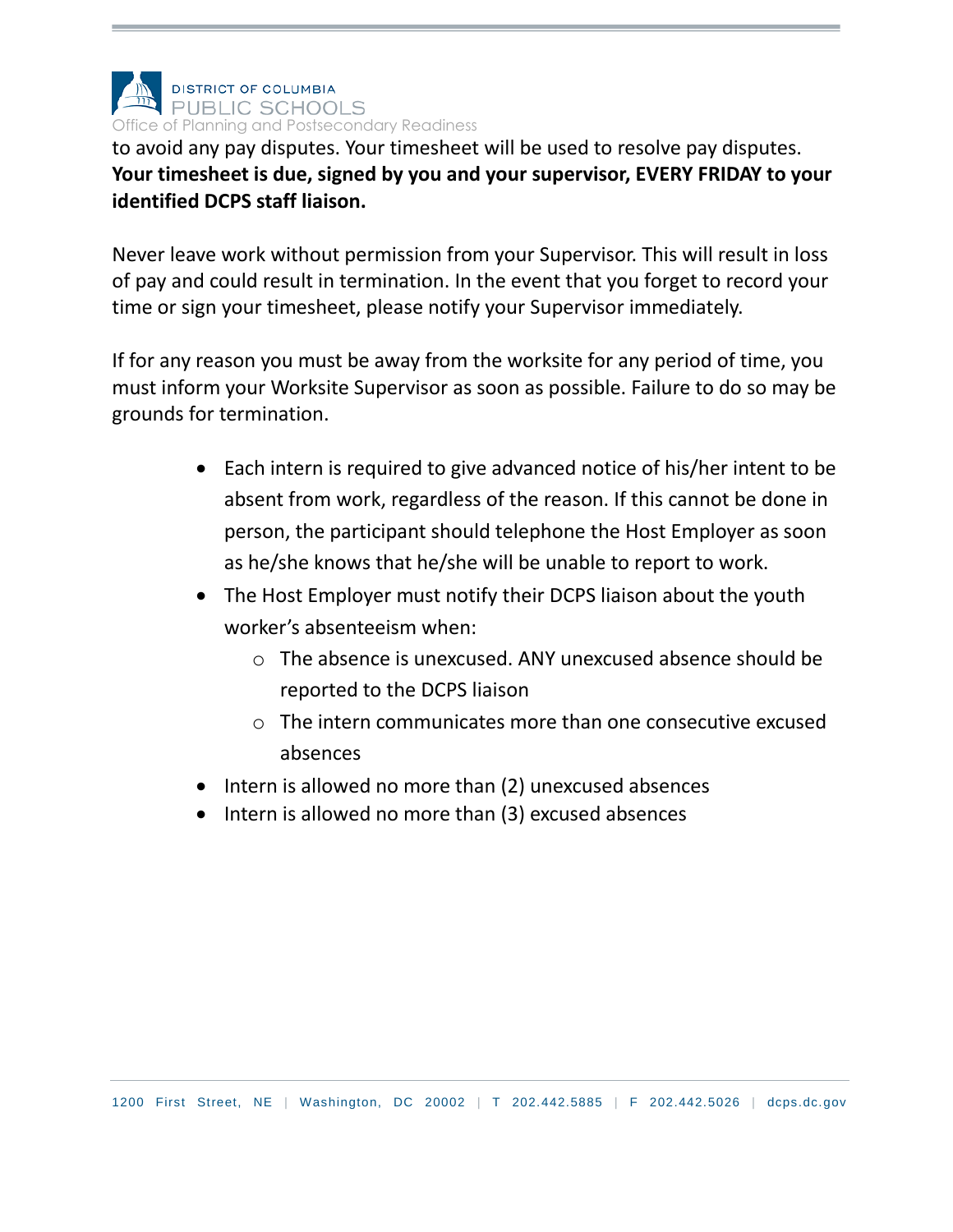

## **Payroll**

#### **Pay Rate and Maximum Work Hours**

There is a legal limit to the number of hours you may work, depending on your age\*:

- Youth ages 14 15 years old will receive a stipend of \$5.25/hour for up to 20 hours per week.
- Youth ages 16 21 years old will receive a wage of \$10.00/hour for up to 25 hours per week.

\*Changes implemented in compliance with the Budget Support Act (BSA).

### **Important Information about Getting Paid**

Your pay will be based on the paper timesheet you sign in and sign out on each day. You will be required to sign the weekly timesheet to confirm the accuracy of the hours recorded. You will only be paid for the time that you worked. You will not be paid for holidays or days on which you did not work. On payday, your pay will be deposited on your VISA Debit Card. You will receive your Debit Card in the mail to the address you provided on your SYEP 2016 application. You will receive a statement in the mail indicating your wages each pay period.

**Important Information about your VISA Debit Card** You will be issued a VISA

Debit Card directly from the payroll company Citibank.

- Your Debit Card will be mailed to you during the first week of the program and will be sent directly to the address you provided on your SYEP 2016 application.
- Your pay will be deposited into an independent account associated with your personal Debit Card.
- To use your VISA Debit Card, you first need to activate it by following the directions included in your card package.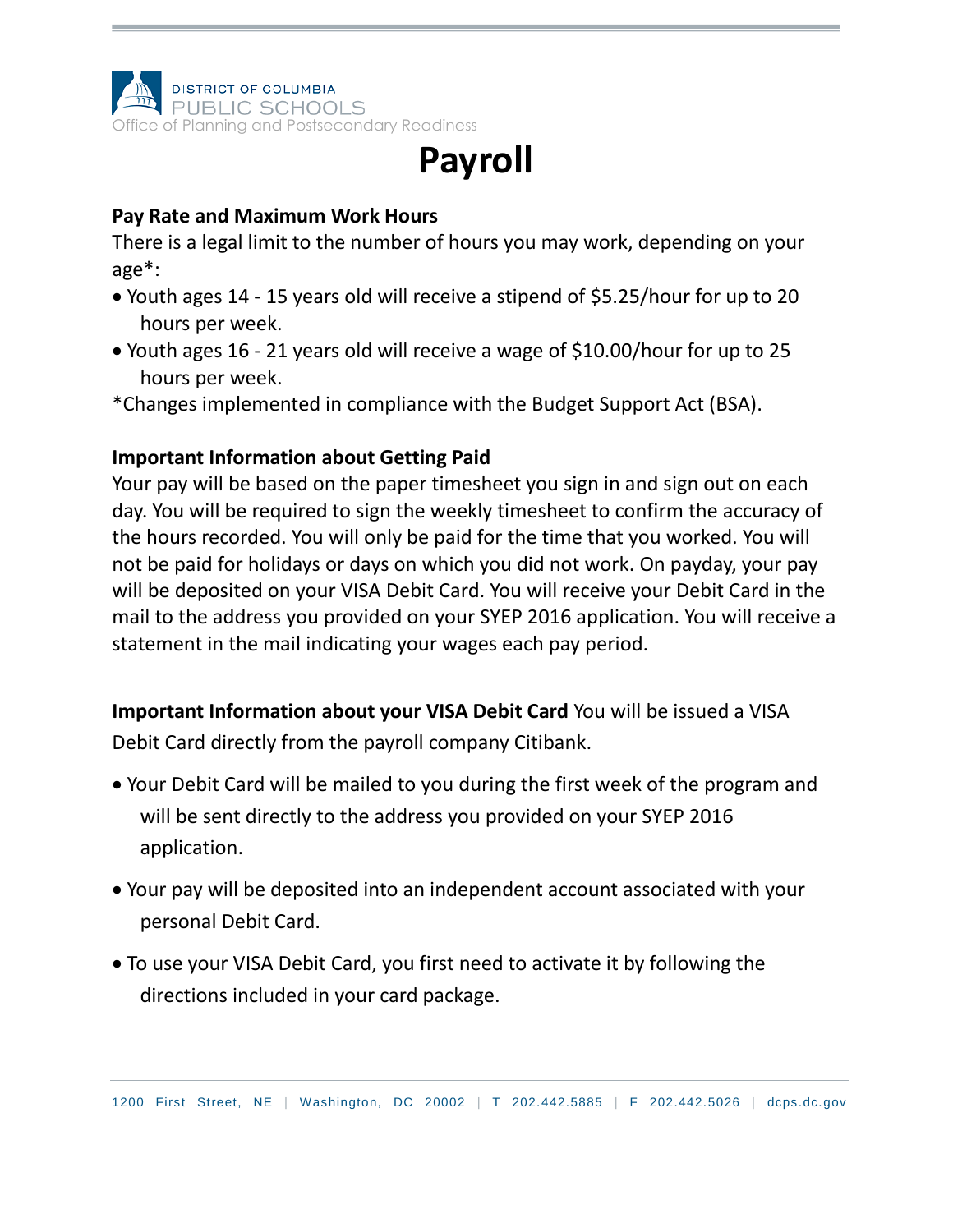

 The VISA Debit Card will allow you to access your pay via an Automated Teller Machine (ATM), a local bank, or by making purchases at local stores.

If you have ANY problems with your card (e.g., lost or stolen card, forgotten PIN number, or card transaction problem) you must call Citibank at 1-877-855-7201.

Direct Deposit Youth ages 18 years and up are eligible to sign up for bank accounts through the Bank on DC initiative. Youth over 18 that participate in this program and enroll in a new bank account prior to the program's start will receive their pay through direct deposit. Even if you sign-up for direct deposit, keep your SYEP VISA Debit Card. If there is any problem with your pay, SYEP will use this card for quicker resolution of your pay dispute.

**Bank On DC** Youth 18 and older may sign up to use direct deposit to an existing account or to a new checking/savings account with DGE Federal Credit Union (FCU) or HEW Federal Credit Union (FCU) through a partnership with Bank on DC. Bank on DC accounts have:

- No monthly maintenance fees
- No minimum balance requirement
- No over-drafting Sign up through the SYEP Youth Portal at www.summerjobs.dc.gov or by visiting any DGE FCU or HEW FCU location. You will still receive a VISA Debit Card from Citibank to use in case of an emergency.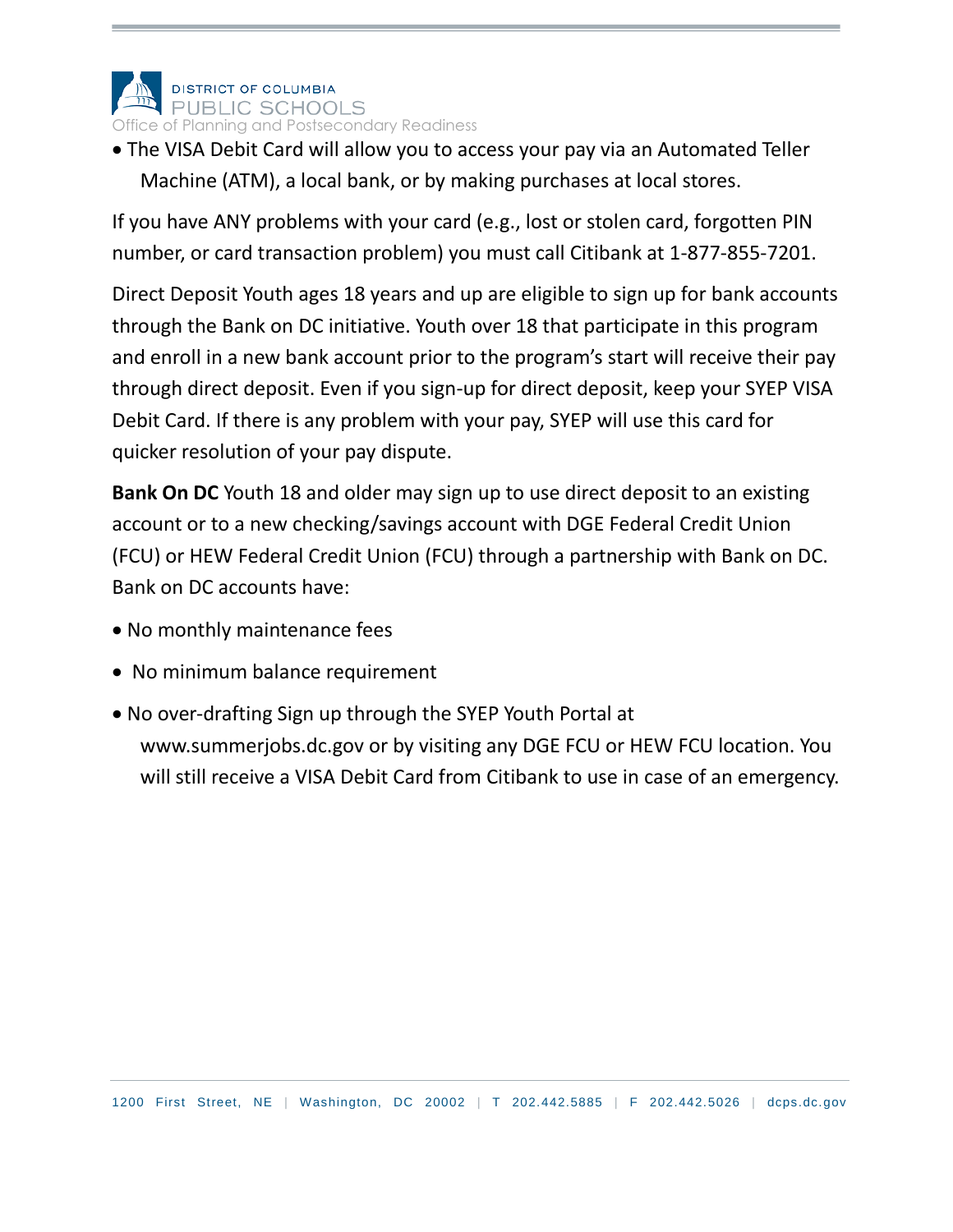

# **What To Do If You Have A Pay Dispute**

Your pay is based on the timesheet that you have filled out daily and sign at the end of each week. Your Supervisor will approve and submit the time directly from these timesheets. If you think you have been paid incorrectly, don't panic or stop reporting to work. Just follow these steps:

Step 1. Double check to see if there really is an error. Some things with your paycheck might lead you to believe you have a pay problem, but actually it turns out that it is accurate. Some common things that can cause confusion are:

- Forgetting about a holiday. You will not be paid for holidays.
- Forgetting about taxes. All youth will have taxes withheld.
- Forgetting about days you were absent or forgetting to sign in and out each day. You will only be paid for hours you actually worked.
- Forgetting that your pay is not necessarily for the most recent two (2) weeks that you worked.

Please refer to the pay schedule to identify which weeks are included for each pay day. Step 2. If there is a dispute in hours worked or time recorded, you should do the following:

1. Notify your Supervisor as soon as possible in order for him/her to address the issue.

2. Once your Supervisor confirms the issue and reports it, you will receive your correct pay within 24-48 hours.

3. If you and your Supervisor disagree, call the SYEP Support Center directly at 202-698- 3492 to report the pay problem to SYEP staff.

The SYEP office will investigate all reported pay disputes by contacting Worksite Supervisors to collect information, confirm hours, and determine the resolution. If your pay issue is verified and resolved by your Supervisor, any additional funds owed to you will be added to your SYEP VISA Debit Card.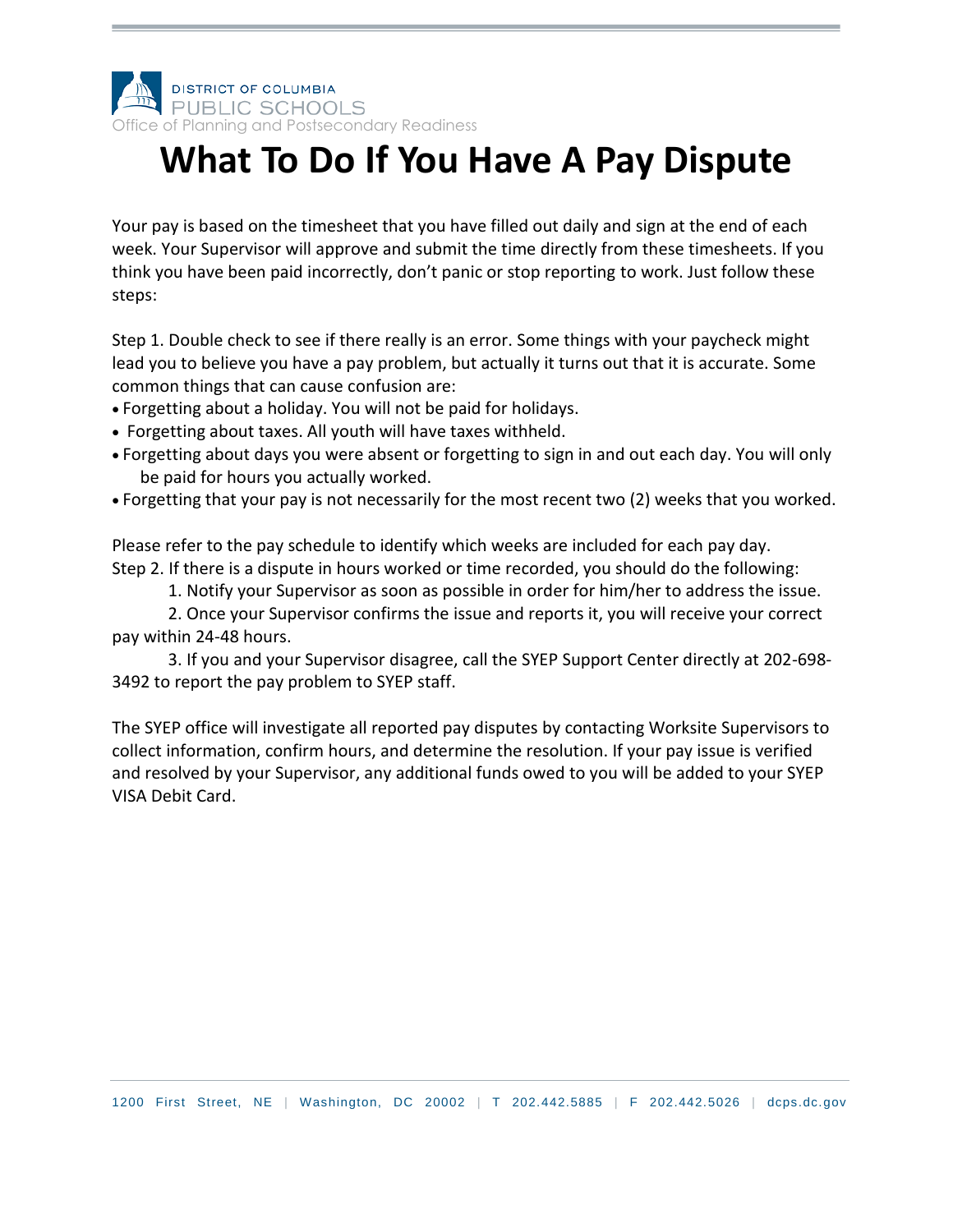

## **Important Policies**

Terminations- Interns may face termination from the worksite for any of the

following reasons:

- $\bullet$  Intern has more than (2) unexcused absences
- $\bullet$  Intern has more than (3) excused absences
- Drugs the possession, sale, or use of illegal drugs or alcohol while on the job. This includes the use of Marijuana.
- Disruptive Behavior—Fighting, physical or verbal assaults, or any act that endangers the well-being of coworkers.
- Theft—stealing property from the worksite, employees, or other youth workers.
- Falsifying Documents In particular, falsifying their timesheets
- Insubordination—Refusal to adhere to the program's or the worksite's rules and regulations.
- Harassment—Verbal, sexual, or physical—these could lead to legal action.

\*Your Supervisor may also have other rules/policies that you will be required to follow.

**Sexual Harassment Policy-** Sexual harassment is an unwelcome attention of a sexual nature. Sexual harassment is harmful and illegal. Sexual touching, grabbing, pinching, or intentionally brushing up against someone in a sexual way can be considered harassing behavior. Obscene comments, looks, teasing, and rumors are considered forms of harassment. You are advised to be assertive and let people know when their behavior makes you uncomfortable. If you believe you have been sexually harassed, the following steps must be taken to rectify the situation:

1. Immediately report the incident to the SYEP office. If under the age of 18 years, the report may be made by the parent or guardian.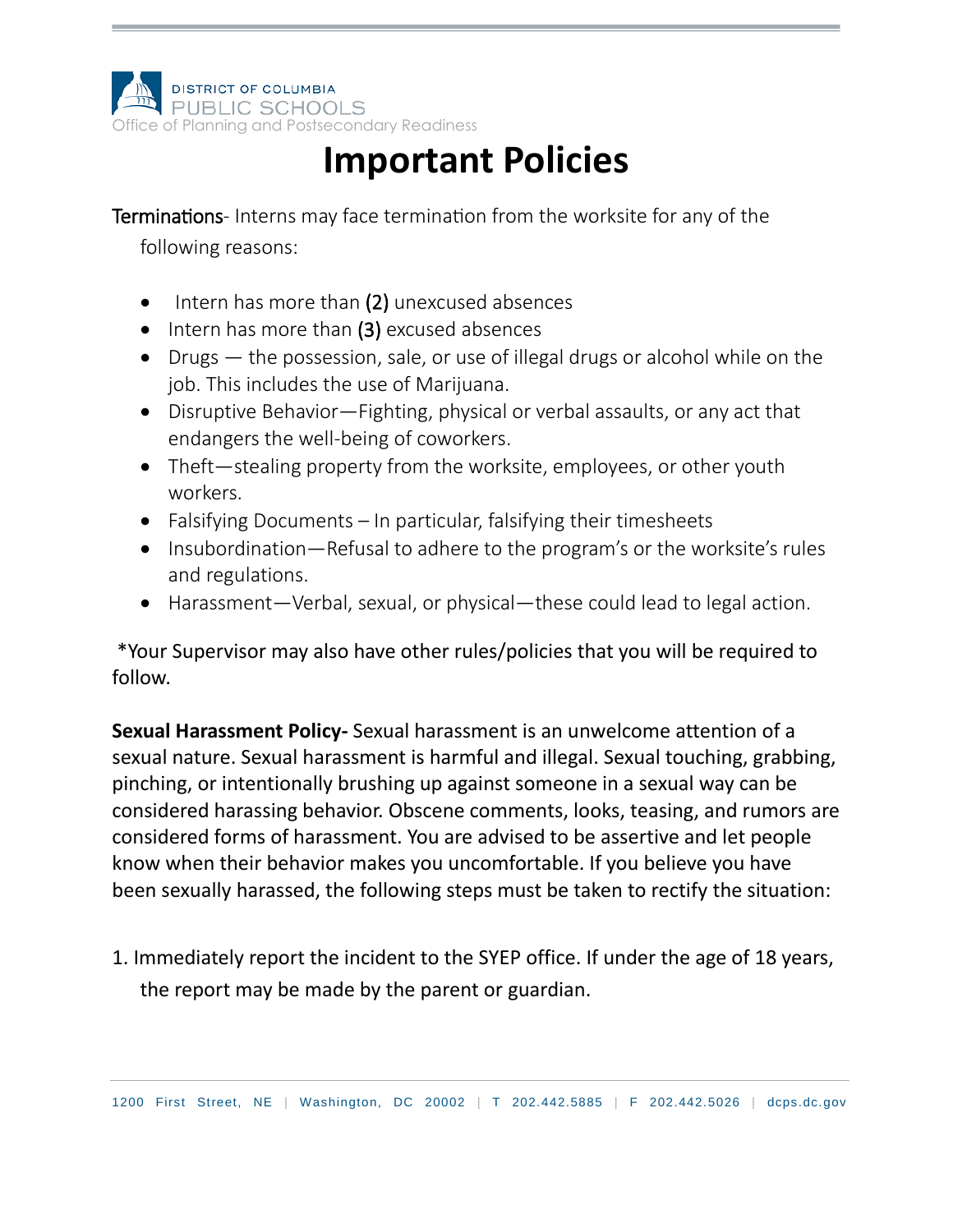

- 2. The SYEP office will complete a preliminary report and assist in your transfer to a new worksite.
- 3. The SYEP office will notify the appropriate EEO official.
- 4. The appropriate EEO official will begin an investigation. At the end of the investigation, the EEO official will prepare an investigative report for the Agency Director.
- 5. If the Agency's EEO official cannot resolve the conflict within 60 days of the initial complaint, the Agency shall refer it to the Office of Human Rights (OHR).

**Gender Identity & Expression Policy**-The D.C. Human Rights Act prohibits discrimination against a person in employment, housing, public accommodations, or educational institutions on the basis of that person's actual or perceived gender identity or expression. The D.C. Human Rights Act defines gender identity or expression as "gender-related identity, appearance, expression, or behavior of an individual, regardless of the individual's assigned sex at birth." As it relates to employment, the Human Rights Act bars such unlawful discriminatory practices, including but not limited to the following:

- Failing to hire or promote;
- Engaging in disparate treatment;
- Engaging in unlawful termination and transfers;
- Engaging in verbal or physical harassment;
- Creation of a hostile environment;
- Failing to make a reasonable accommodation when requested by the employee;
- Denying access to restrooms and other gender-specific facilities that are consistent with the employee's gender identity or expression.